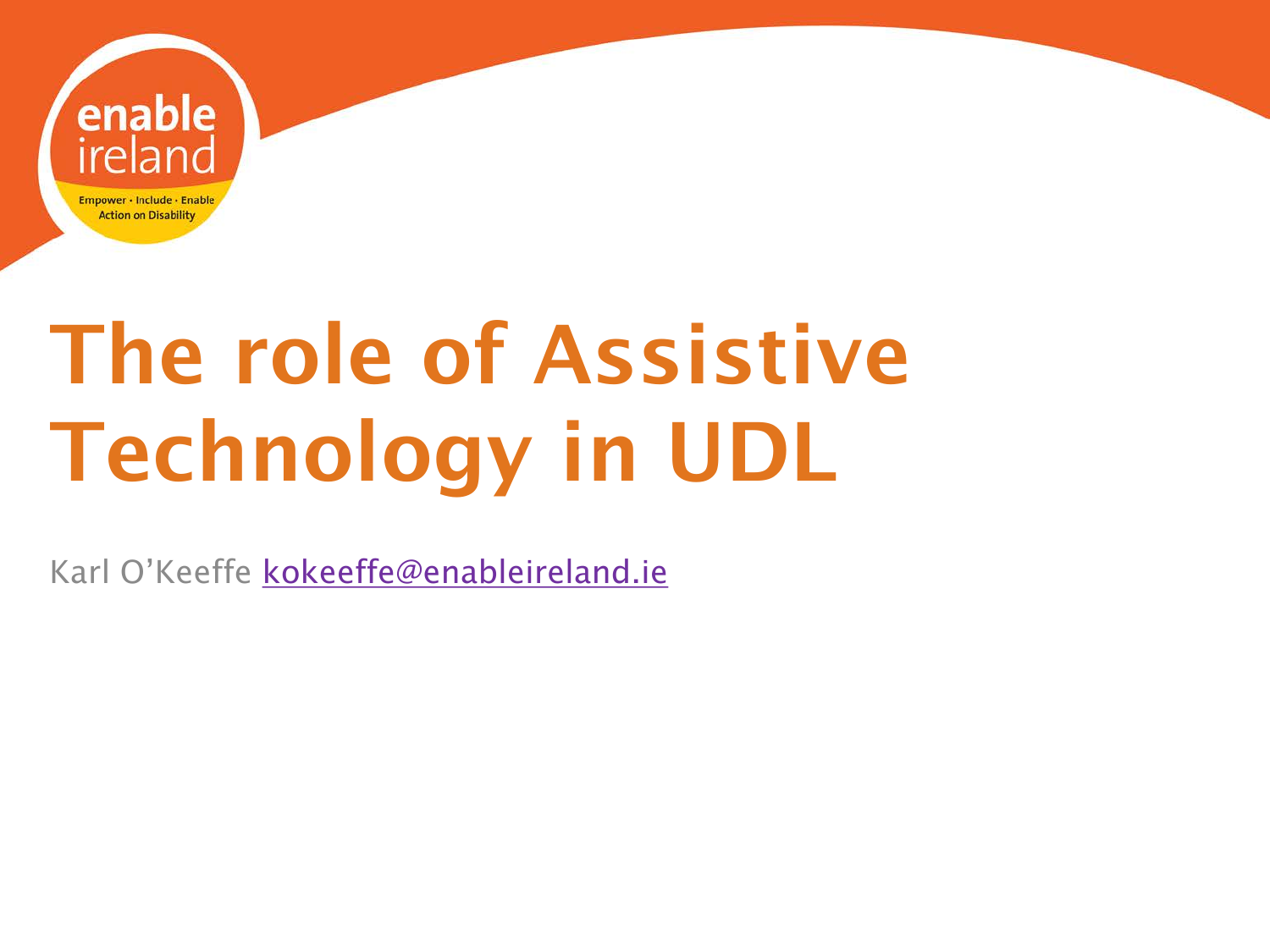

### **Overview**

- Introduction
	- Relationship between AT and UDL
- Representation
- Action and Expression
- Engagement
- Summary
- Resources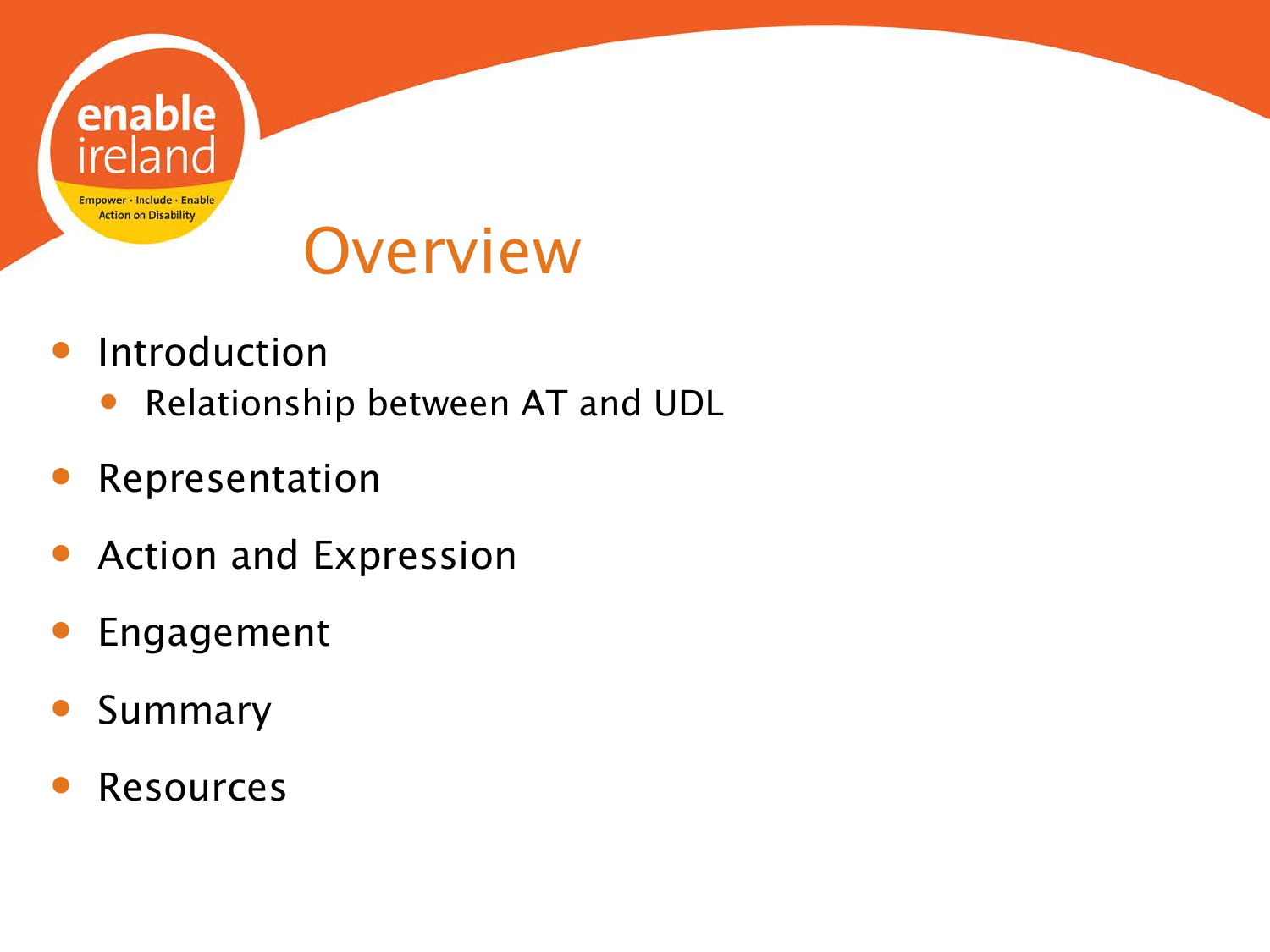

## AT & UDL – Two Sides of the Same Coin\*

AT & UDL while different are complementary

- Similar Goals Increased Access, Participation and Progress
- Accessible Curriculum Content increases the efficiency of AT
- AT can help support students for whom the Accessible Curriculum still poses a barrier.



• UDL content must be designed to consider AT and AT should fully utilise UDL content.

"When UDL and AT are designed to co-exist, learning for all individuals is enhanced." [\\*David H. Rose, Ted S. Hasselbring, Skip Stahl, and Joy Zabala](https://spnd453cohort7.wikispaces.com/file/view/Assistive Technology and UDL_TwoSidesoftheCoin.pdf/531589030/Assistive Technology and UDL_TwoSidesoftheCoin.pdf)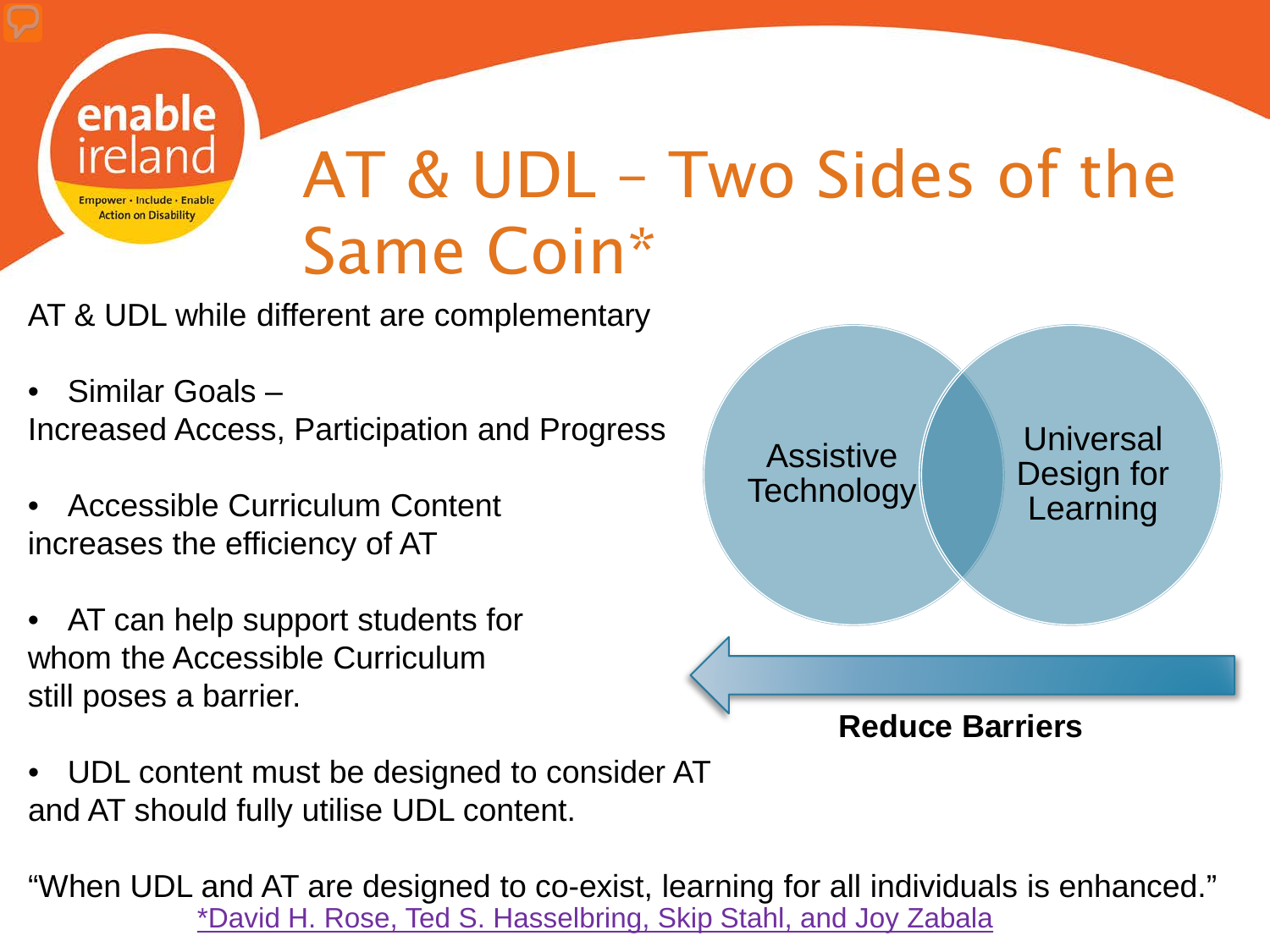

## UDL & AT – Where they differ

- UDL seeks to educate those responsible for the design of curricula and learning environments on how to make them accessible and effective for the widest range of students.
- AT looks at the barriers faced by individuals and seeks to overcome those barriers through the use of appropriate tools.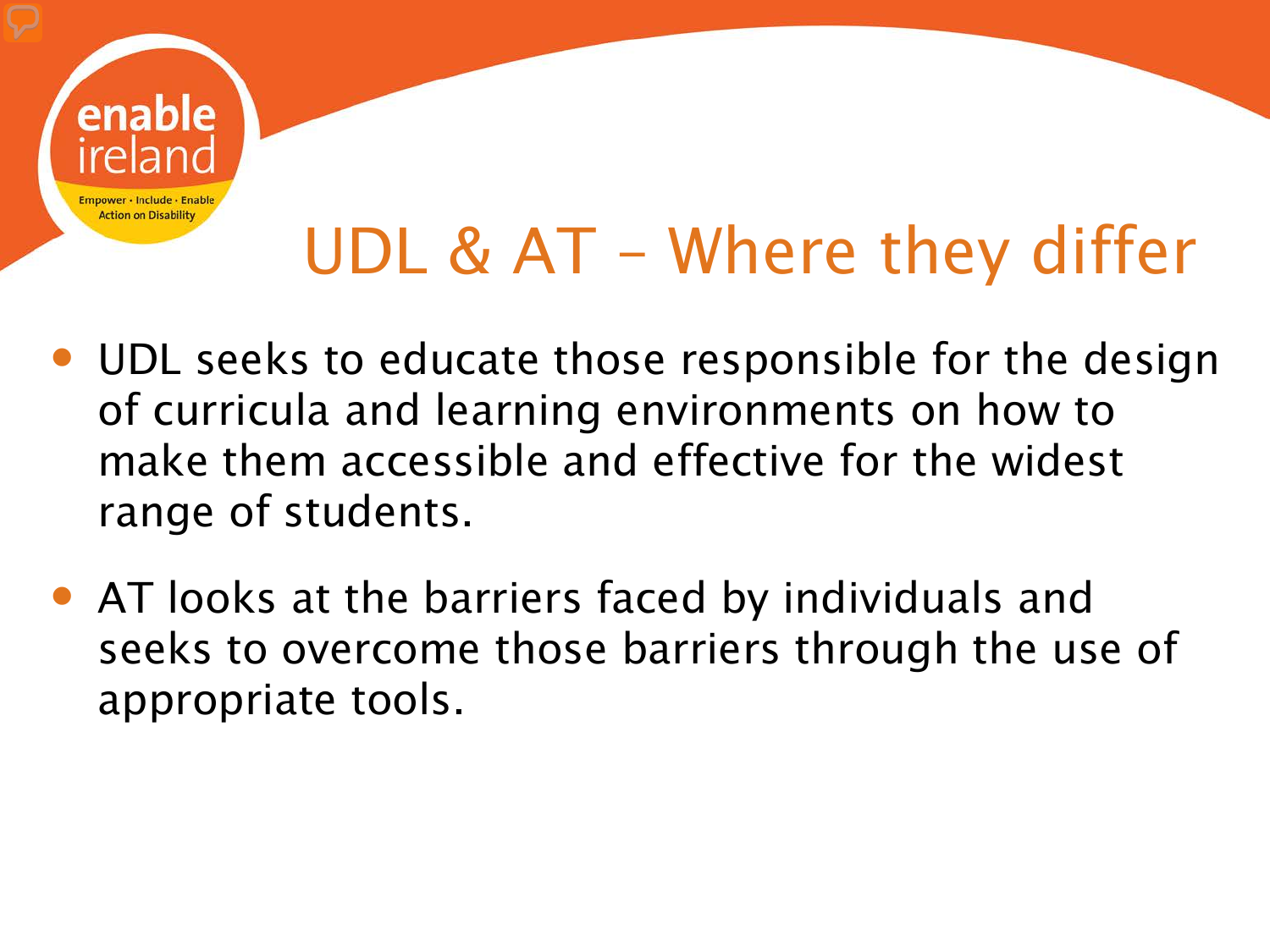

### Assistive Technology for Learning

"Essentially, the goal of education has shifted from knowledge acquisition to learner expertise"\*

Technology empowers the student and offers them tools to support independent learning. Knowing what tools to use and how to use them can therefore be seen as an pivotal step in becoming an expert learner.

[Anne Meyer, Universal Design for Learning: Theory and Practice](http://udltheorypractice.cast.org/login)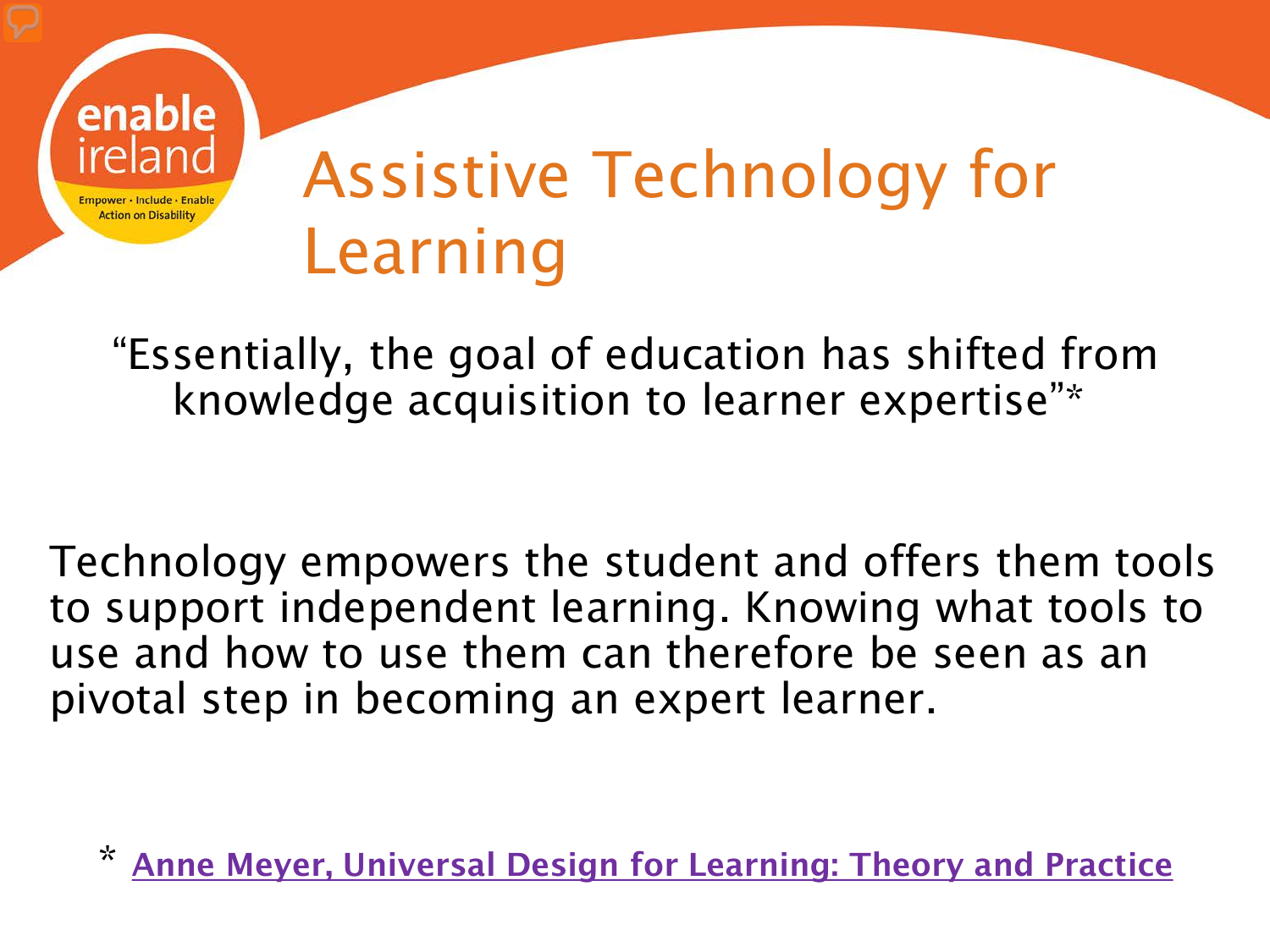

[The Checkpoints are a useful tool through which educators can](http://www.udlcenter.org/sites/udlcenter.org/files/Guidelines_2.0_Educator_Worksheet_0.doc)  [examine their curriculum according to the Principles of UDL.](http://www.udlcenter.org/sites/udlcenter.org/files/Guidelines_2.0_Educator_Worksheet_0.doc) 

Over the next few slides we will look at these Checkpoints from the AT perspective.

- What Checkpoints can the learner achieve independently through proper use of the appropriate (assistive) technology?
- How can educators facilitate learner independence through an understanding of the available technology, its capabilities and limitations?  $\overline{a}$

What checkpoints are poorly served by current technology (from the learner perspective) and rely on the educators creative use digital/web technologies and innovative class based activities?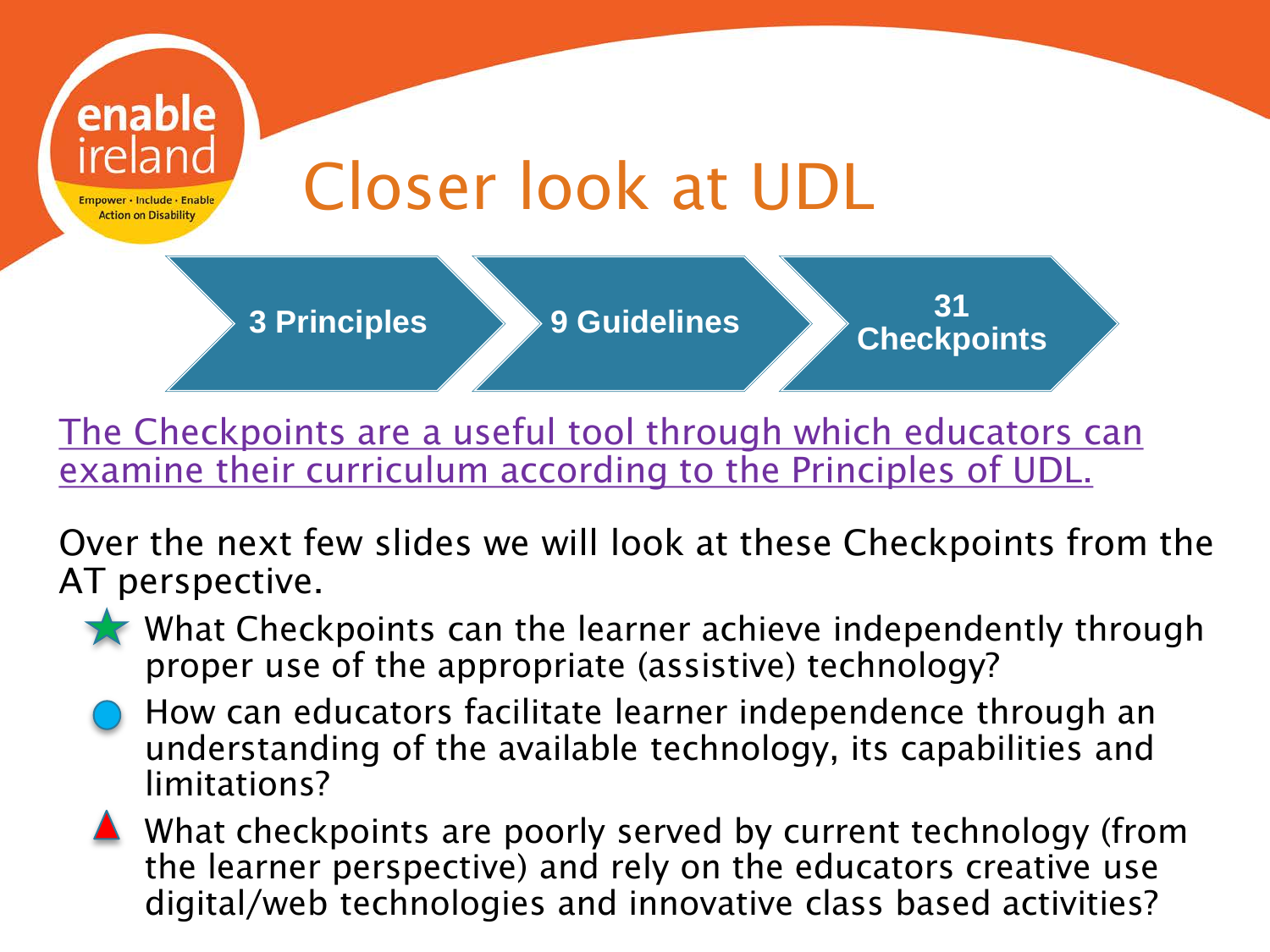

### **Can be achieved by learner using technology technology Supported by Must be provided for in curriculum**  J

 $\overline{a}$ 

J

J

 $\overline{a}$ J

#### **[Provide options for perception](https://sites.google.com/site/udlguidelinesexamples/home/provide-multiple-means-of-representation/provide-options-for-perception)**

- **1.1[Offer ways of customizing the display of information](https://sites.google.com/site/udlguidelinesexamples/home/provide-multiple-means-of-representation/provide-options-for-perception/offer-ways-of-customizing-the-display-of-information)**
- **1.2[Offer alternatives for auditory information](https://sites.google.com/site/udlguidelinesexamples/home/provide-multiple-means-of-representation/provide-options-for-perception/offer-alternatives-for-auditory-information)**
- **1.3[Offer alternatives for visual information](https://sites.google.com/site/udlguidelinesexamples/home/provide-multiple-means-of-representation/provide-options-for-perception/offer-alternatives-for-visual-information)**
- **1. [Provide options for language, mathematical expressions, and symbols](https://sites.google.com/site/udlguidelinesexamples/home/provide-multiple-means-of-representation/provide-options-for-language-mathematical-expressions-and-symbols)**
	- **2.1[Clarify vocabulary and symbols](https://sites.google.com/site/udlguidelinesexamples/home/provide-multiple-means-of-representation/provide-options-for-language-mathematical-expressions-and-symbols/clarify-vocabulary-and-symbols)**
	- **2.2Clarify syntax and structure**
	- **2.3[Support decoding of text, mathematical notation, and symbols](https://sites.google.com/site/udlguidelinesexamples/home/provide-multiple-means-of-representation/provide-options-for-language-mathematical-expressions-and-symbols/support-decoding-text-mathematical-notation-and-symbolx)**
	- **2.4[Promote understanding across language](https://sites.google.com/site/udlguidelinesexamples/home/provide-multiple-means-of-representation/provide-options-for-language-mathematical-expressions-and-symbols/promote-understanding-across-languages)**
	- **2.5[Illustrate through multiple media](https://sites.google.com/site/udlguidelinesexamples/home/provide-multiple-means-of-representation/provide-options-for-language-mathematical-expressions-and-symbols/illustrate-through-multiple-media)**
- **1. [Provide options for comprehension](https://sites.google.com/site/udlguidelinesexamples/home/provide-multiple-means-of-representation/provide-options-for-comprehension)**
	- **3.1[Activate or supply background knowledge](https://sites.google.com/site/udlguidelinesexamples/home/provide-multiple-means-of-representation/provide-options-for-comprehension/activate-or-supply-background-knowledge)**
	- **3.2[Highlight patterns, critical features, big ideas, and relationships](https://sites.google.com/site/udlguidelinesexamples/home/provide-multiple-means-of-representation/provide-options-for-comprehension/highlight-patterns-critical-features-big-ideas-and-relationships)**
	- **3.3[Guide information processing, visualization, and manipulation](https://sites.google.com/site/udlguidelinesexamples/home/provide-multiple-means-of-representation/provide-options-for-comprehension/guide-information-processing-visualization-and-manipulation)**
	- **3.4[Maximize transfer and generalization](https://sites.google.com/site/udlguidelinesexamples/home/provide-multiple-means-of-representation/provide-options-for-comprehension/maximize-transfer-and-generalization)**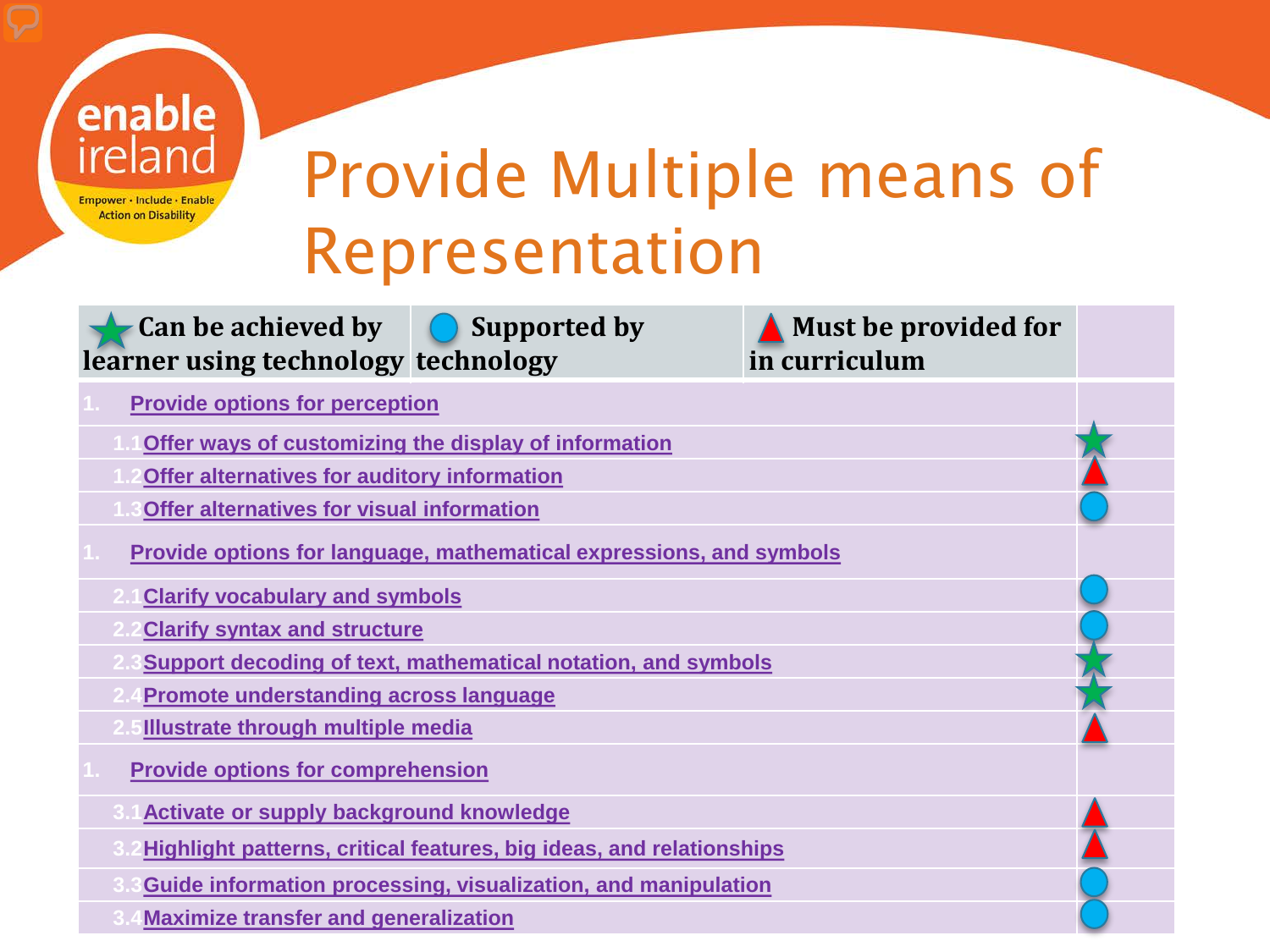## Representation

enable<br>ireland

Empower - Include - Enable **Action on Disability** 

| <b>Technology</b>                                                                                                                                                                                                                                                                   |                                                                                                                                                                                                                                                                                                           | <b>UDL</b>                                                                |
|-------------------------------------------------------------------------------------------------------------------------------------------------------------------------------------------------------------------------------------------------------------------------------------|-----------------------------------------------------------------------------------------------------------------------------------------------------------------------------------------------------------------------------------------------------------------------------------------------------------|---------------------------------------------------------------------------|
| <b>TextGrabber</b><br><b>AppWriter</b><br><b>Readability</b><br><b>Stylish</b><br><b>Inbuilt Accessibility</b><br><b>Features</b><br><b>TextHelp</b><br>Co:Writer<br><b>MyStudyBar</b><br><b>ZoomText</b><br>GeoGebra &<br>http://tube.geogebra.<br><u>org/</u><br>Google translate | While providing alternative fonts, colours and<br>magnification will increase the accessibility of<br>your content. The tools listed on the left<br>column will help the student access all<br>content.                                                                                                   | Customise the<br><b>Display</b>                                           |
|                                                                                                                                                                                                                                                                                     | While using unnecessarily complex language<br>is widely regarded as bad practice over<br>simplifying language can inhibit learning. Use<br>appropriate language and terminology for the<br>subject and level ensuring learners who need<br>additional support have the tools and know<br>how to use them. | Support decoding<br>of text,<br>mathematical<br>notation, and<br>symbols. |
|                                                                                                                                                                                                                                                                                     | While automatic language translation does<br>not always produce perfect results it can be<br>an invaluable tool for learners for whom<br>English is not a first language.                                                                                                                                 | Promote<br>understanding<br>across language                               |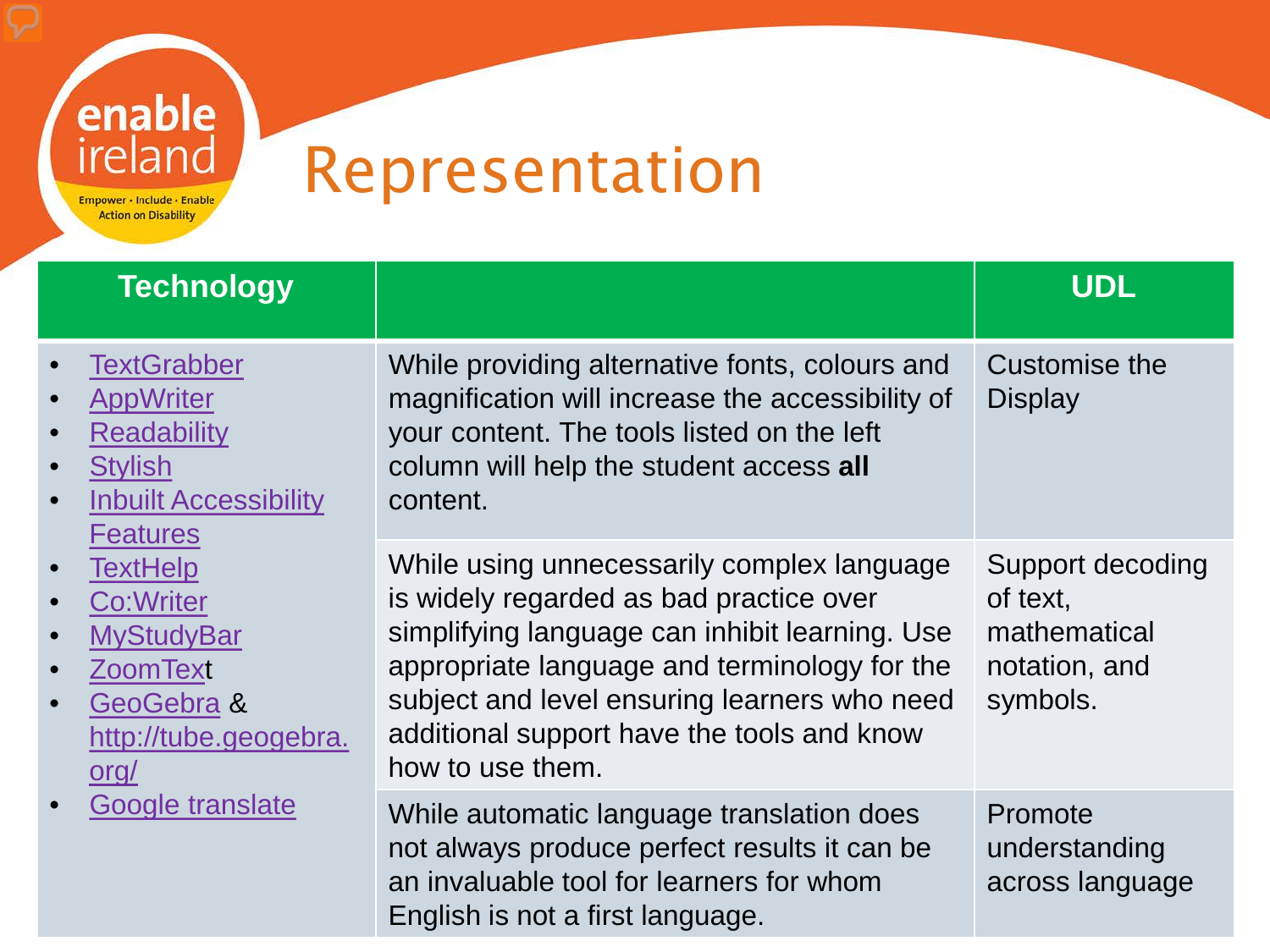

### Representation

| <b>Technology</b>                                                                                                                                                                                                    |                                                                                                                                                                   | <b>UDL</b>                                                             |
|----------------------------------------------------------------------------------------------------------------------------------------------------------------------------------------------------------------------|-------------------------------------------------------------------------------------------------------------------------------------------------------------------|------------------------------------------------------------------------|
| <b>JAWS</b><br>$\bullet$<br><b>ChromeVox</b><br><b>VoiceOver</b><br><b>NVDA</b><br><b>Mindjet</b><br>Popplet<br>Coggle<br><b>Xmind</b><br><b>Visuwords</b><br><b>Visual Dictionary</b><br><b>Rewordify</b><br>Wordle | Context appropriate and informative alttext<br>(alternative text) needs to be provided,<br>Audio Description where necessary and<br>proper formatting of content. | <b>Offer alternatives</b><br>for visual<br>information                 |
|                                                                                                                                                                                                                      | While literacy support software should be<br>encouraged providing a subject specific<br>Glossary would also be desirable.                                         | Clarify vocabulary<br>and symbols                                      |
|                                                                                                                                                                                                                      | Numeracy and literacy support software<br>may not always provide the support needed.                                                                              | Clarify syntax and<br>structure                                        |
|                                                                                                                                                                                                                      | Rather than just providing mindmaps,<br>diagrams, visualisations and flow charts<br>create them as part of the lesson.                                            | Guide information<br>processing,<br>visualization, and<br>manipulation |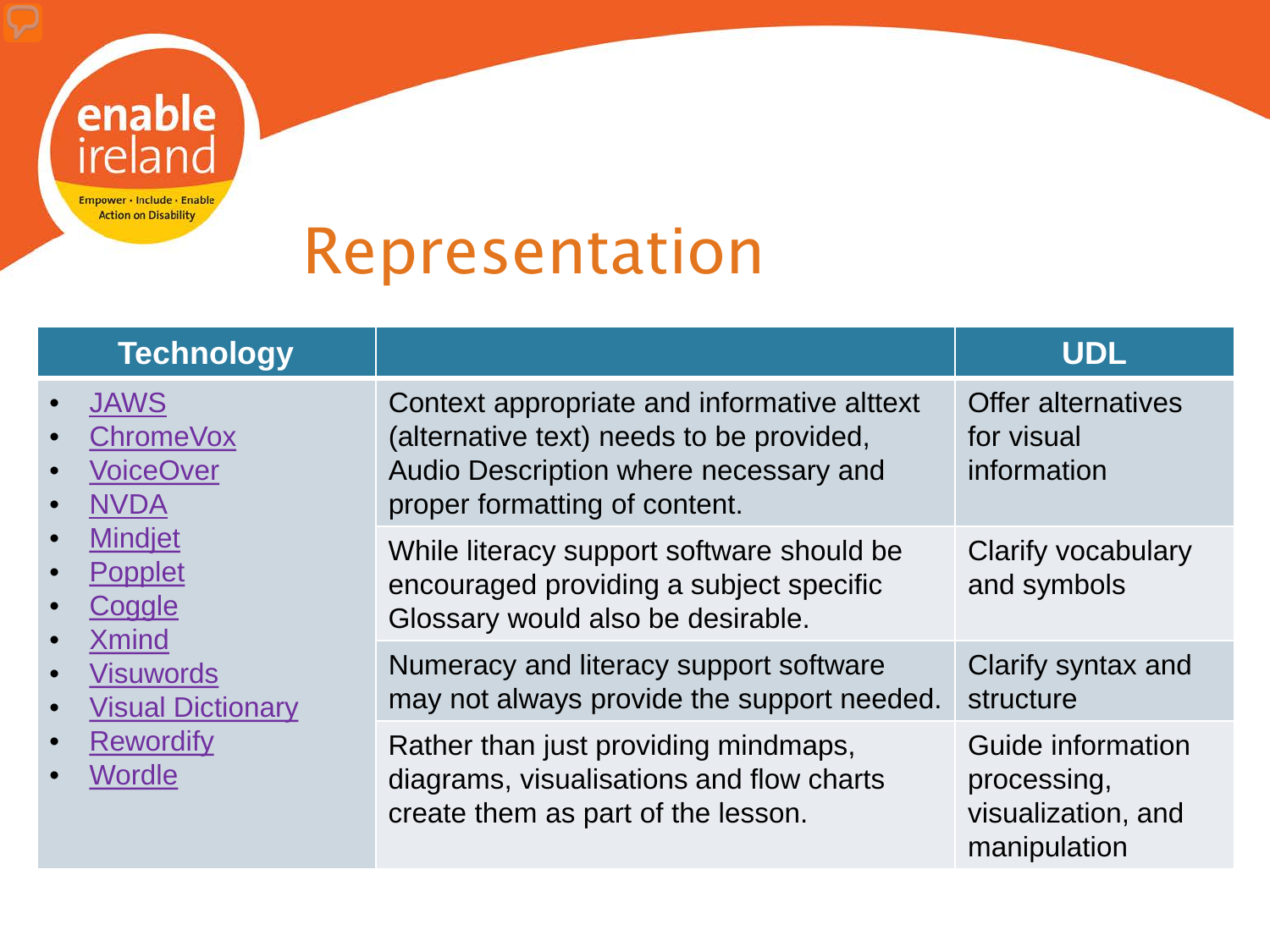

### Subtitles - Offer alternatives for auditory information

- There is no getting around the fact that subtitles need to be written although some services and techniques may lessen the pain.
- Amara [Subtitling Community](https://amara.org/en/)
- [Using Youtube](https://youtu.be/ldF4eGALzvs)

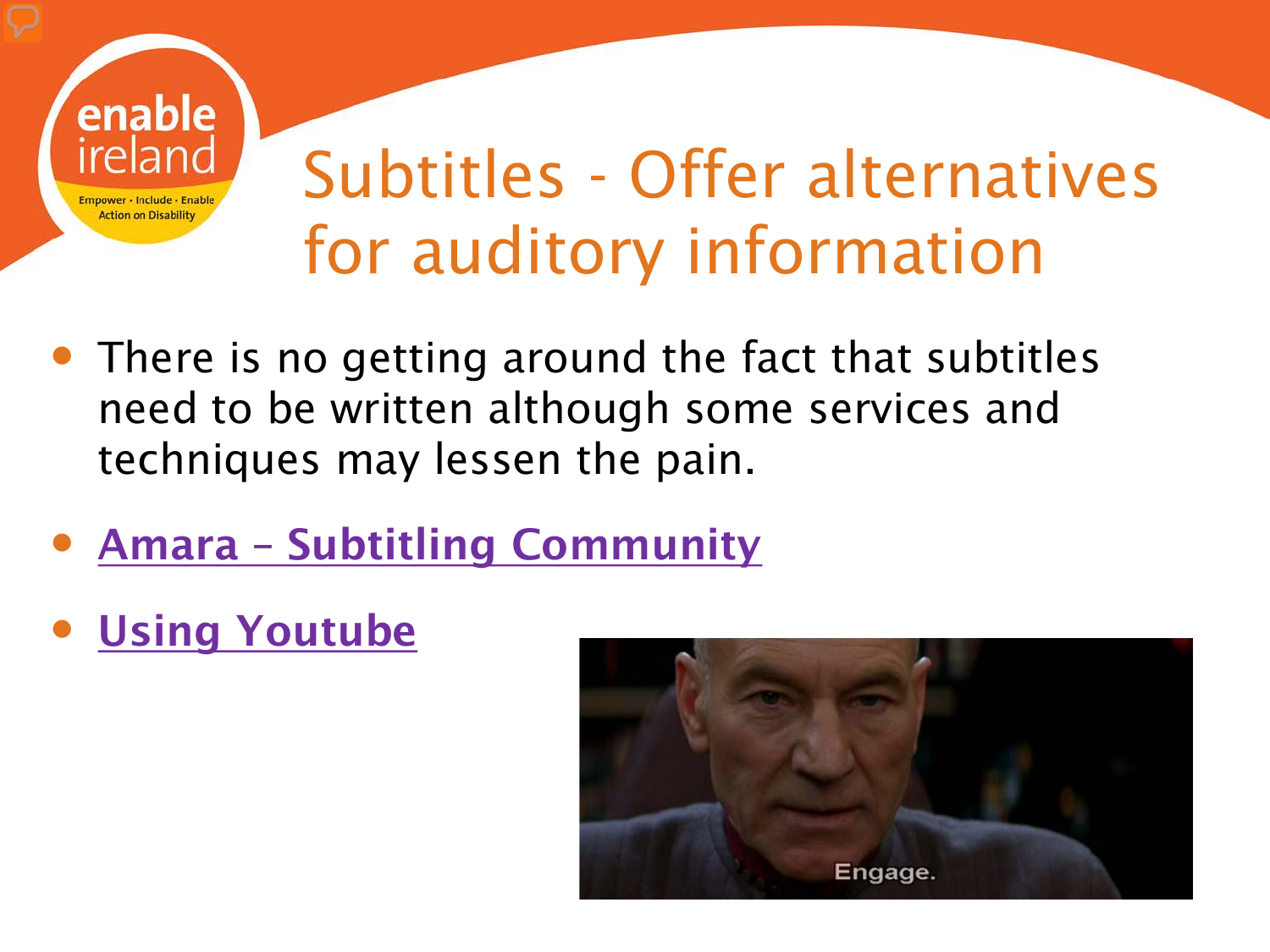

### Alternative Text should:

- present the CONTENT and FUNCTION of the image.
- be succinct.
- depend heavily on the image's context.
- Decorative images still need an alt attribute (web), but it should be null (alt="").
- For those on Twitter think of it like tweeting!



**[Dey Alexander –](http://www.4syllables.com.au/2010/12/text-alternatives-decision-tree/) Text [Alternative decision tree](http://www.4syllables.com.au/2010/12/text-alternatives-decision-tree/)**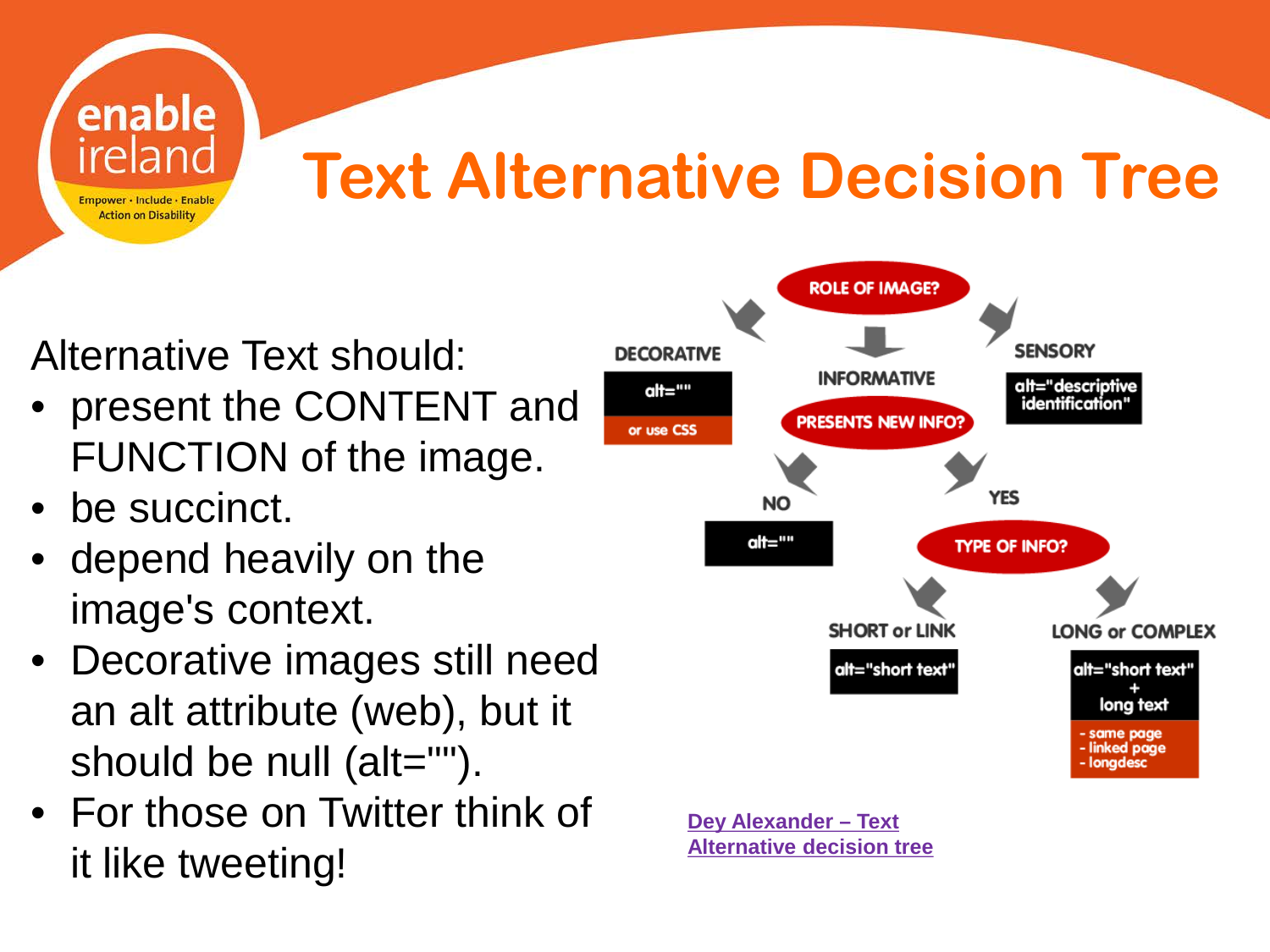| enable<br>reland<br><b>Empower - Include - Enable</b><br><b>Action on Disability</b>           | <b>Action and Expression</b>                         | <b>Provide Multiple Means for</b>            |  |
|------------------------------------------------------------------------------------------------|------------------------------------------------------|----------------------------------------------|--|
| Can be achieved by<br>learner using technology technology                                      | <b>Supported by</b>                                  | <b>Must be provided for</b><br>in curriculum |  |
| <b>Provide options for physical action</b>                                                     |                                                      |                                              |  |
| 4.1                                                                                            | Vary the methods for response and navigation         |                                              |  |
| 4.2<br><b>Optimize access to tools and assistive technologies</b>                              |                                                      |                                              |  |
| <b>Provide options for expression and communication</b>                                        |                                                      |                                              |  |
| Use multiple media for communication<br>5.1                                                    |                                                      |                                              |  |
| Use multiple tools for construction and composition<br>5.2                                     |                                                      |                                              |  |
| 5.3<br><b>Build fluencies with graduated levels of support for practice and</b><br>performance |                                                      |                                              |  |
| <b>Provide options for executive functions</b>                                                 |                                                      |                                              |  |
| <b>Guide appropriate goal setting</b><br>6.1                                                   |                                                      |                                              |  |
| 6.2                                                                                            | <b>Support planning and strategy development</b>     |                                              |  |
| 6.3                                                                                            | <b>Facilitate managing information and resources</b> |                                              |  |
| 6.4                                                                                            | <b>Enhance capacity for monitoring progress</b>      |                                              |  |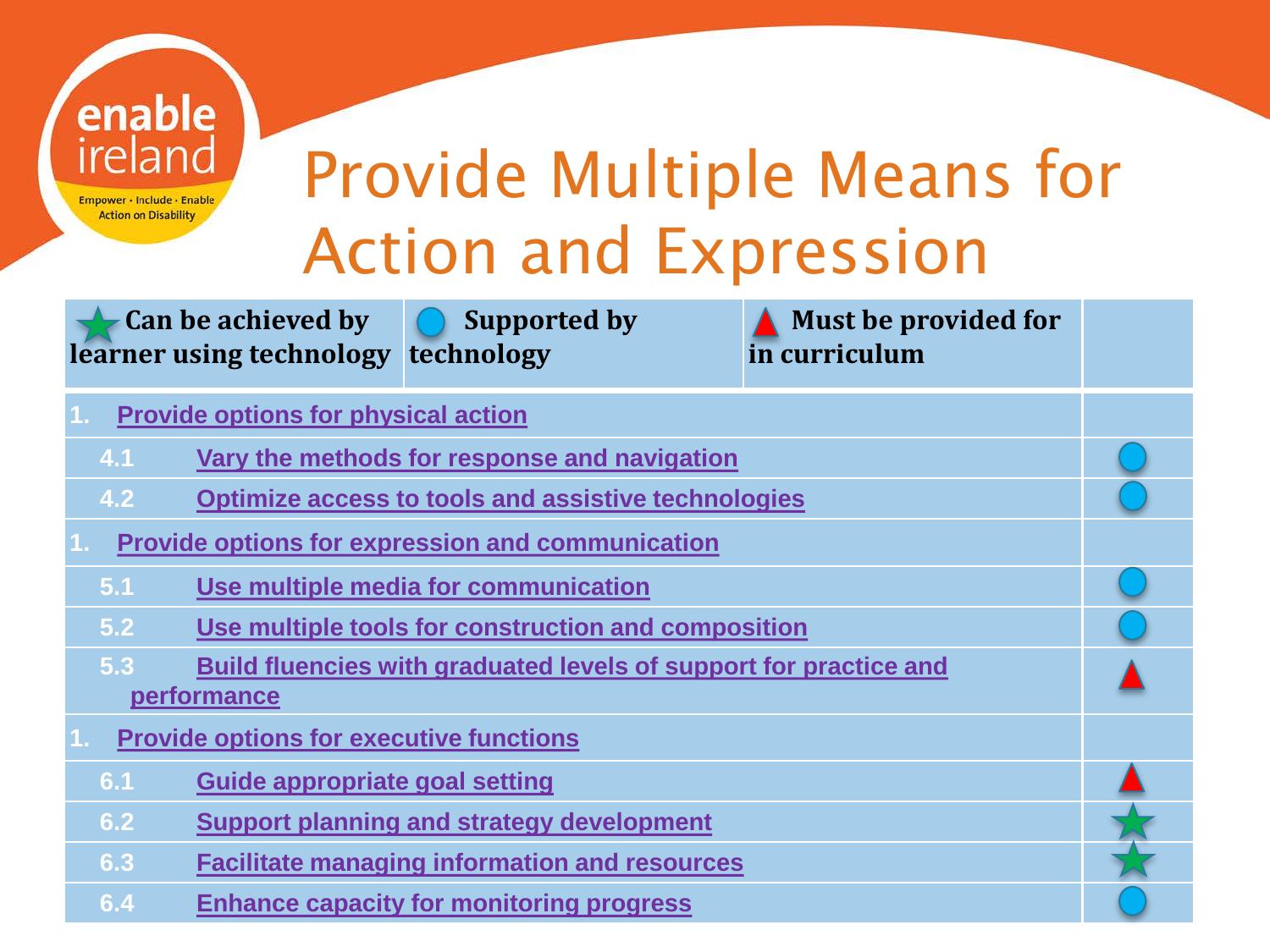

**[EssayMap](http://www.readwritethink.org/files/resources/interactives/essaymap/)** 

## Action & Expression

#### **Technology UDL** • [MyStudyLife.com](https://www.mystudylife.com/) • [Cogi](https://play.google.com/store/apps/details?id=com.cogi.mobile&hl=en) **[Evernote](https://evernote.com/?var=3) [OneNote](https://www.onenote.com/) [Notability](https://itunes.apple.com/ie/app/notability/id360593530?mt=8) [SIRI](http://www.apple.com/ios/siri/) [Cortana](http://windows.microsoft.com/en-us/windows-10/getstarted-what-is-cortana)** [Life Reminders](https://play.google.com/store/apps/details?id=com.payneservices.LifeReminders) • [Pomos](https://chrome.google.com/webstore/detail/pomos/kiglmacaijmiiffieooipbehidnefnfb) • [Focus Booster](https://www.focusboosterapp.com/) **Zotero** Planning and strategy development can be supported by using Mindmapping, to-do lists, calendar and reminders, essay writing tools, citation tools and techniques like time boxing. Support planning and strategy development Note taking and organisation can be difficult for some learners but fortunately there are a wide range of supports on every platform. **Facilitate** managing information and resources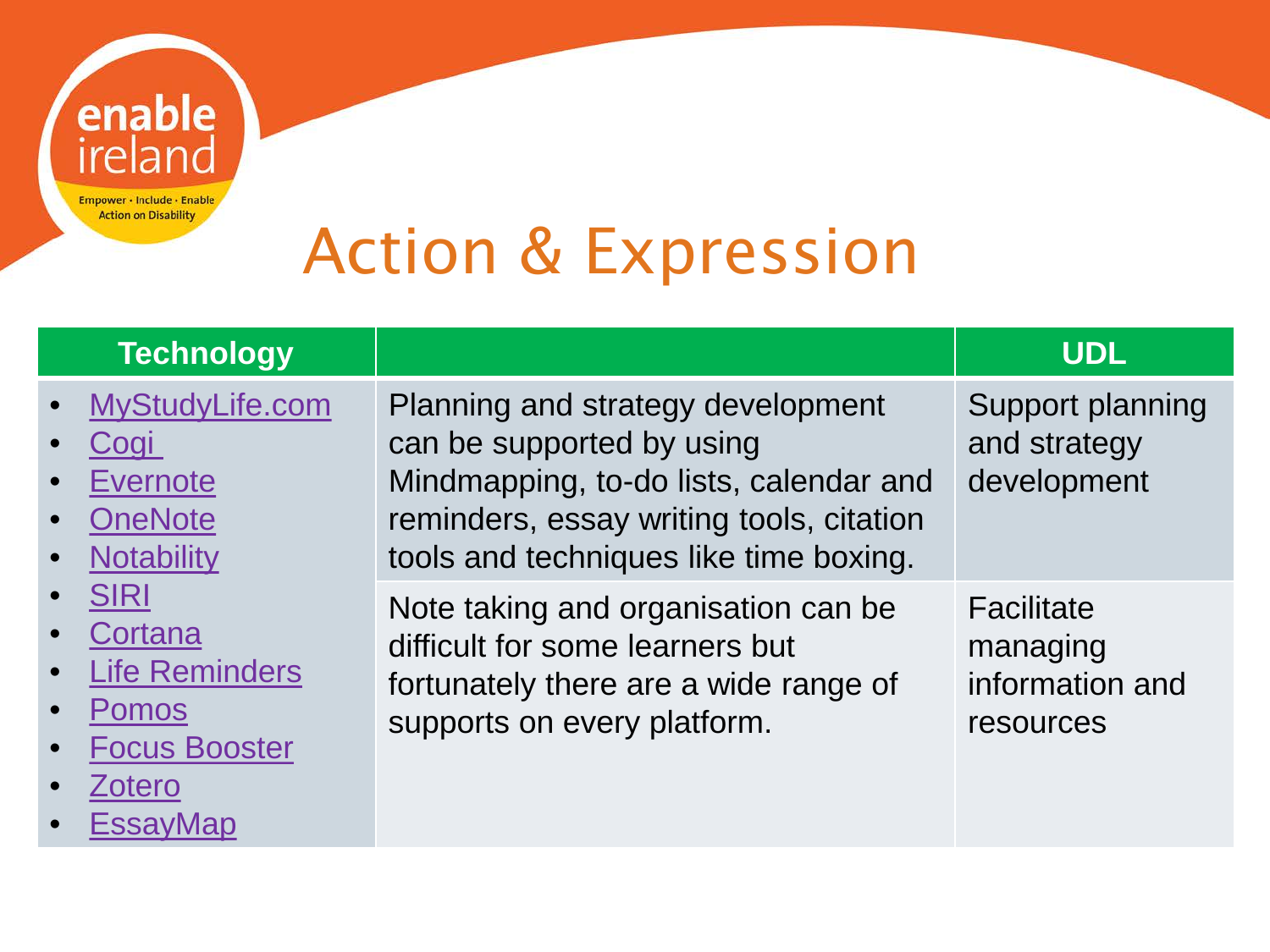

## Speech Recognition

| <b>Technology</b>                                     | <b>Description</b>                                                                                                                                                    |
|-------------------------------------------------------|-----------------------------------------------------------------------------------------------------------------------------------------------------------------------|
| <b>Dragon Naturally Speaking</b>                      | Probably the best known and most popular. Works<br>offline. Can be trained to users voice and so offers<br>improved accuracy. Premium version highly<br>customisable. |
| <b>MathTalk</b>                                       | This is a plugin for DNS rather than a stand alone<br>product. Allows the user to voice any mathpre-<br>algebra, algebra, trig, calculus, statistics, graphing        |
| <b>Inbuilt Speech Recognition</b><br>- Windows, Apple | Both good free options to trial Speech Recognition                                                                                                                    |
| <b>Google Chrome Speech</b><br><b>Recognition</b>     | A number of Chrome extensions and Google Docs<br>addons offer a surprising level of accuracy and ease<br>of use.                                                      |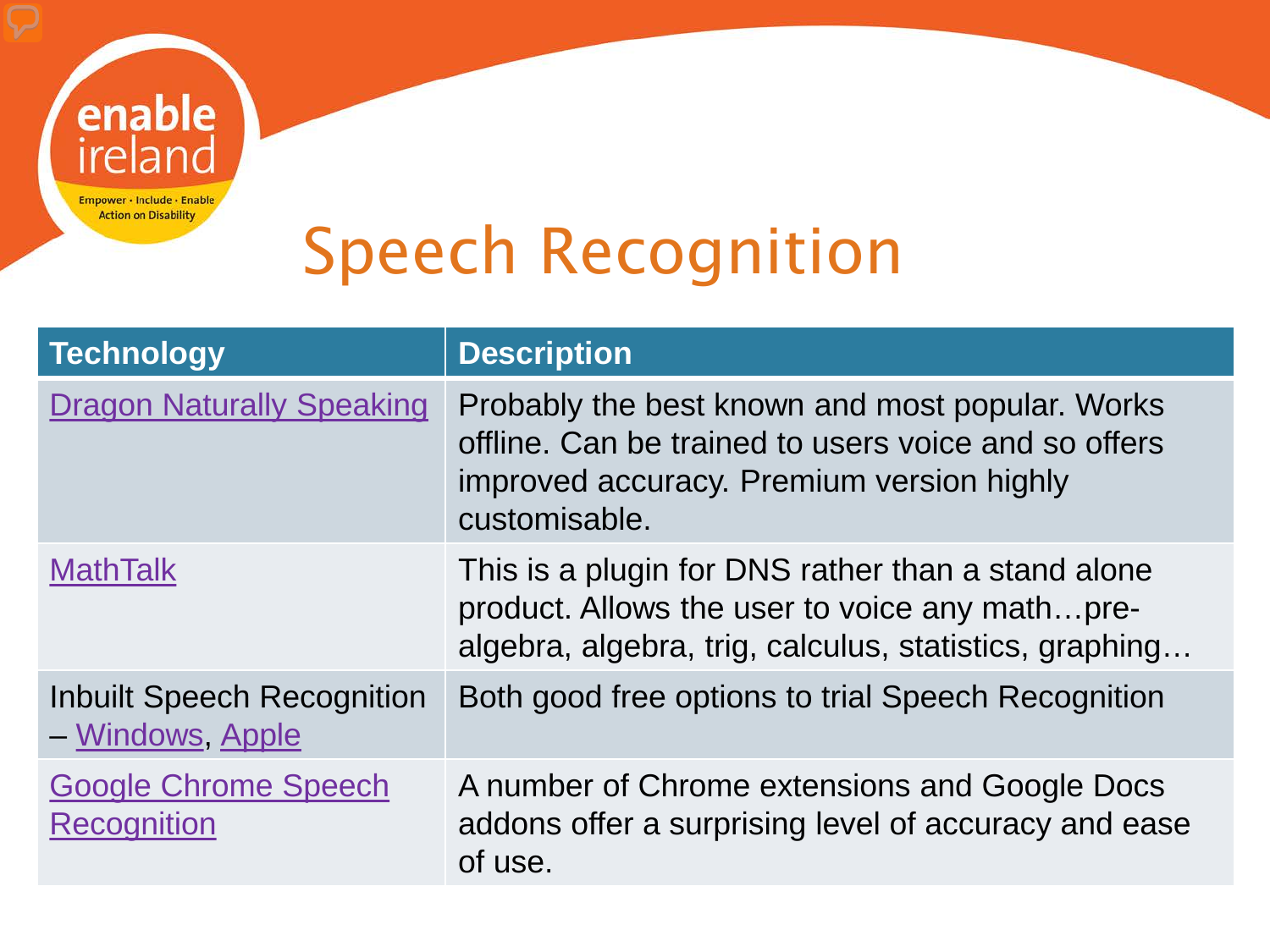### © [CAST](http://www.cast.org/) 2011

### enable ireland Empower - Include - Enable **Action on Disability**

## Provide Multiple Means for Engagement

|                                                                | Can be achieved by<br>learner using technology technology | <b>Supported by</b>                                       | <b>Must be provided for</b><br>in curriculum |  |
|----------------------------------------------------------------|-----------------------------------------------------------|-----------------------------------------------------------|----------------------------------------------|--|
| <b>Provide options for recruiting interest</b>                 |                                                           |                                                           |                                              |  |
| 7.1                                                            |                                                           | <b>Optimize individual choice and autonomy</b>            |                                              |  |
| 7.2 <sub>1</sub>                                               |                                                           | <b>Optimize relevance, value, and authenticity</b>        |                                              |  |
| <b>Minimize threats and distractions</b><br>7.3                |                                                           |                                                           |                                              |  |
| <b>Provide options for sustaining effort and persistence</b>   |                                                           |                                                           |                                              |  |
| 8.1                                                            | <b>Heighten salience of goals and objectives</b>          |                                                           |                                              |  |
| 8.2                                                            |                                                           | Vary demands and resources to optimize challenge          |                                              |  |
| 8.3                                                            |                                                           | <b>Foster collaboration and community</b>                 |                                              |  |
| 8.4<br><b>Increase mastery-oriented feedback</b>               |                                                           |                                                           |                                              |  |
| <b>Provide options for self-regulation</b>                     |                                                           |                                                           |                                              |  |
| 9.1                                                            |                                                           | Promote expectations and beliefs that optimize motivation |                                              |  |
| <b>Facilitate personal coping skills and strategies</b><br>9.2 |                                                           |                                                           |                                              |  |
| 9.3                                                            |                                                           | Develop self-assessment and reflection                    |                                              |  |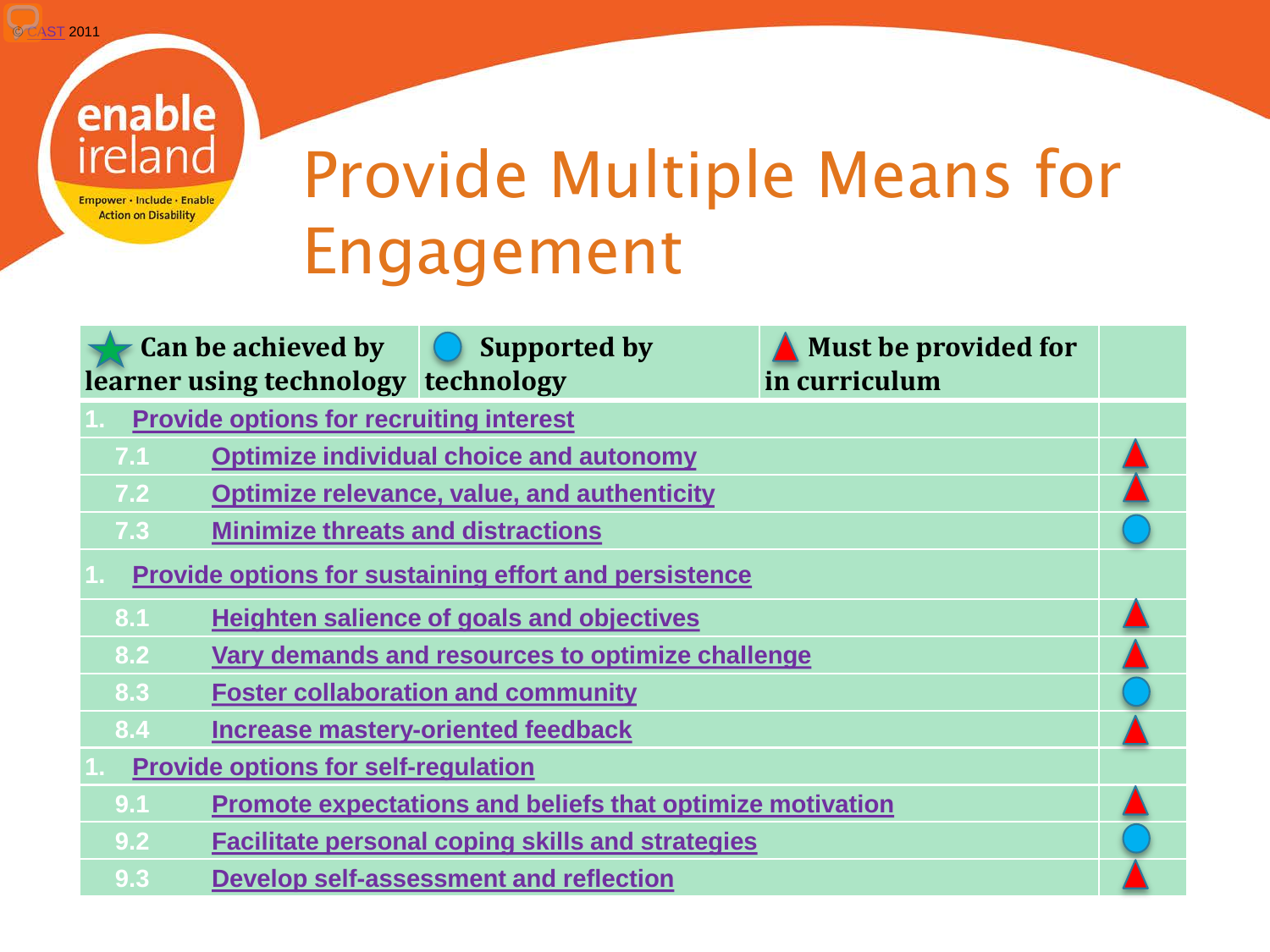

### Engagement

### **Technology UDL**

#### **[Coggle](https://chrome.google.com/webstore/detail/coggle/hbcapocoafbfccjgdgammadkndakcfoi) [Trello](https://trello.com/) [Wunderlist](https://chrome.google.com/webstore/detail/wunderlist-to-do-and-task/fjliknjliaohjgjajlgolhijphojjdkc)** [Simple To-Do List](https://chrome.google.com/webstore/detail/simple-to-do-list/jimdhomgkpmmhhcegiebdajlkmjgikaf) • [Padlet](https://chrome.google.com/webstore/detail/padlet/ppckapbnfhikdajgehibjapcohbaomhd) **[FocusWriter](http://gottcode.org/focuswriter/) [StayFocused](https://chrome.google.com/webstore/detail/stayfocusd/laankejkbhbdhmipfmgcngdelahlfoji) [Readability](https://www.readability.com/) [AdBlocker](https://chrome.google.com/webstore/detail/adblock/gighmmpiobklfepjocnamgkkbiglidom)** Working online is difficult for those easily distracted. Use technology to remove the temptation of social media, distracting ads and popups. Minimize threats and distractions Establishing an online community and engaging in online collaboration can be more accessible for some learners and allow people to show different abilities. Foster collaboration and community As previously mentioned to-do lists, time boxing and reminders can be tools that will prove useful throughout life if they can be integrated into a learners workflow. **Facilitate** personal coping skills and strategies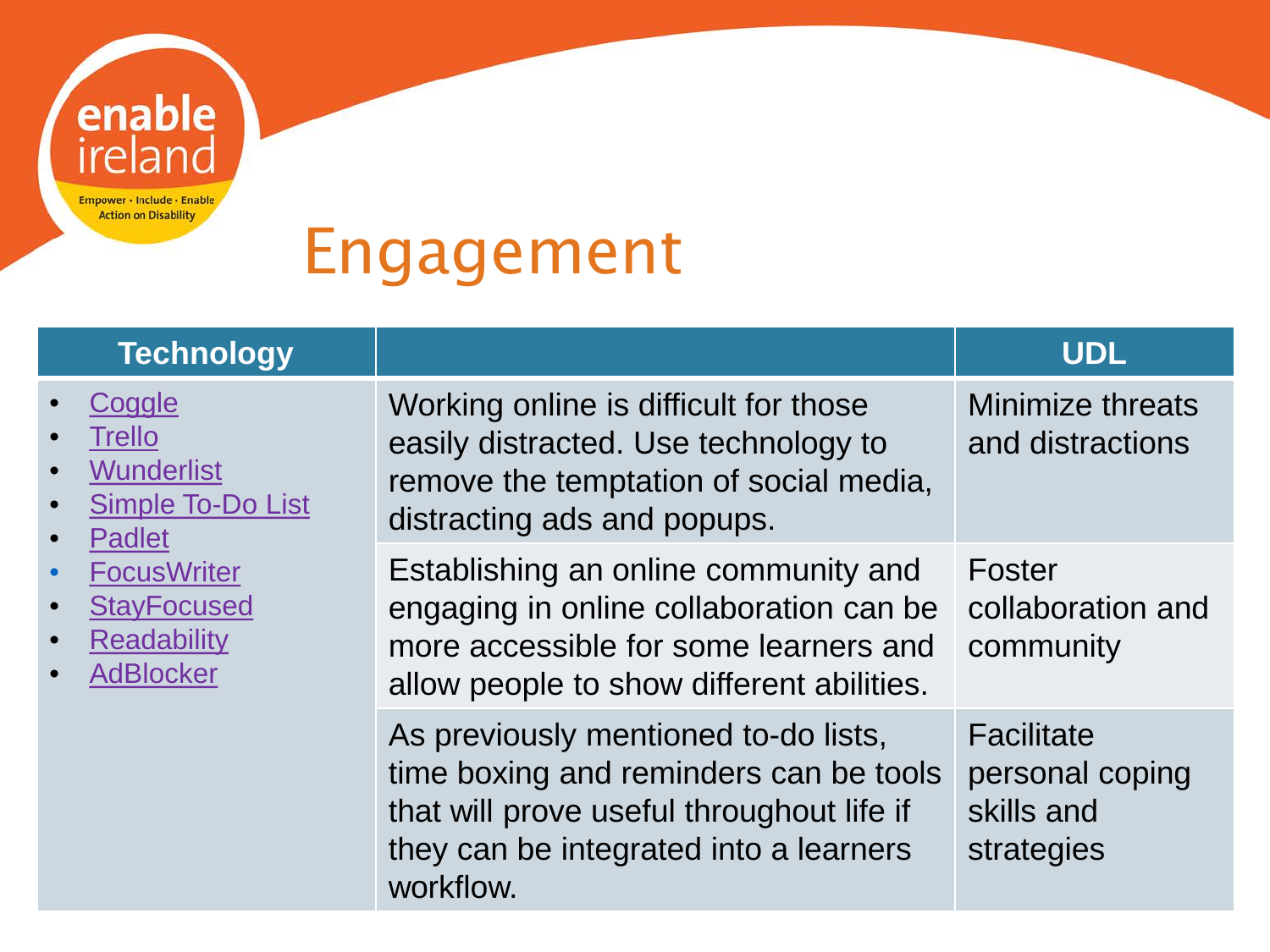

- While text is the dominant medium for both educational content and deliverables AT for literacy support will be essential for some learners.
- Educators need to be aware of Literacy, Productivity and Organisation technologies. their limits and capabilities.
- Although not part of the curriculum, training in the use of assistive software will be key in some learners success.
- Giving learners the tools to adapt content to their own needs and preferences should be seen as preferable to adapting the content for them.